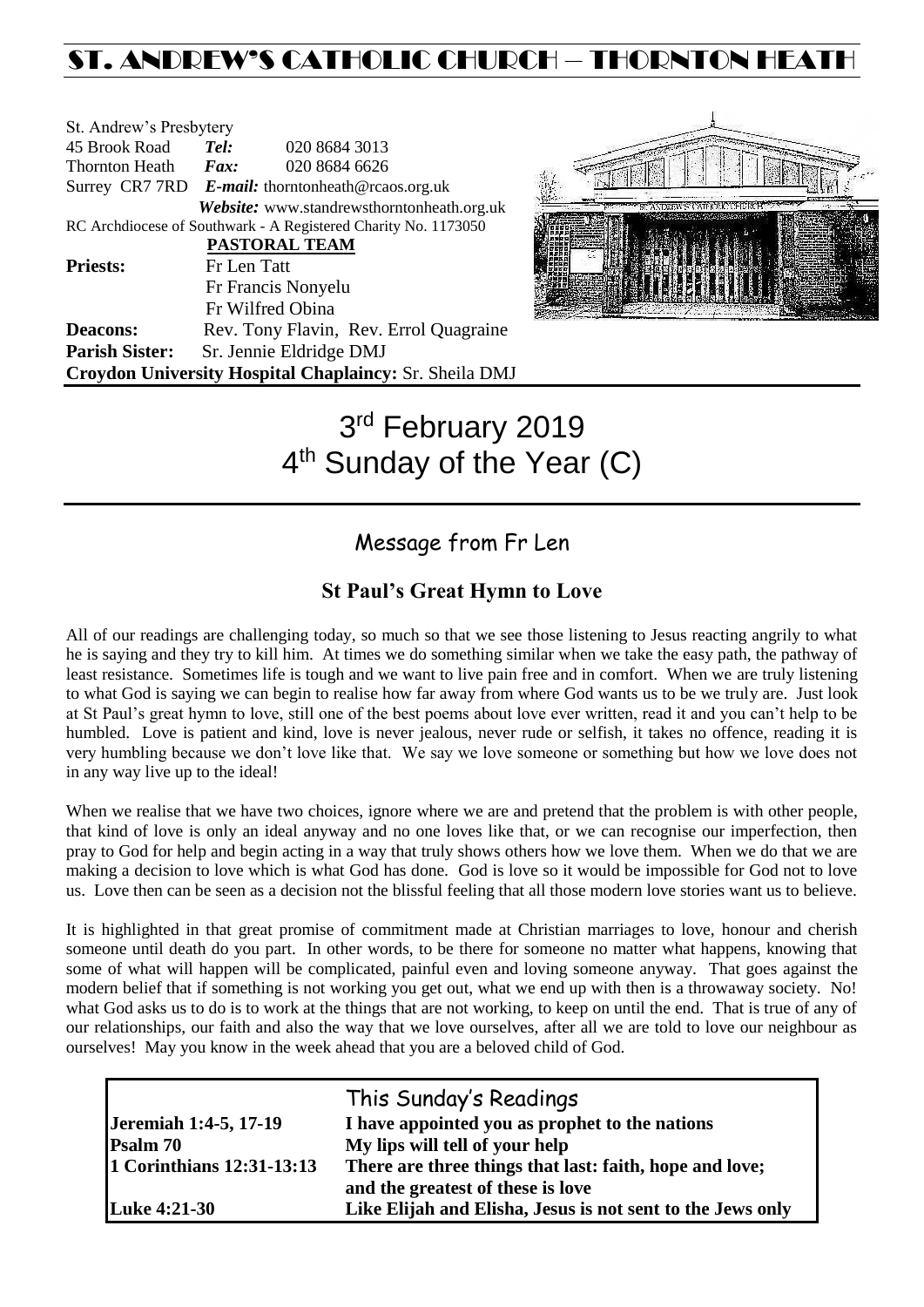| Sunday 3 <sup>rd</sup> February    | $UUUY + UUY + UUUUY$                   | 6.00pm (Saturday) First Mass of Sunday  | Elizabeth Salapare RIP            |
|------------------------------------|----------------------------------------|-----------------------------------------|-----------------------------------|
| $4th$ Sunday of the Year           |                                        |                                         |                                   |
|                                    | 9.30am                                 | Mass                                    | Parishioners                      |
|                                    | 11.30am                                | Mass                                    | Special Intention of C.C.         |
|                                    | 5.00pm                                 | <b>Rosary</b>                           |                                   |
|                                    | $5.15 - 5.45$ pm                       | <b>Exposition and Benediction</b>       |                                   |
|                                    | 6.00 <sub>pm</sub>                     | Mass                                    | J. Okoroafor                      |
|                                    | $7.00 - 9.00$ pm                       | <b>Charismatic Prayer Group</b>         |                                   |
| Monday $4^{th}$ February           | 7.30am                                 | Mass                                    | <b>Richard Cowie RIP</b>          |
| Feria                              | 10.00am                                | Mass                                    | Papapetrou & Liatsos Families RIP |
| Heb 11:32-40                       | $5.45 - 7.15$ pm                       | <b>Beavers (hall)</b>                   |                                   |
| Mk 5:1-20                          | $7.00 - 8.00$ pm                       | <b>Parish Surgery</b>                   |                                   |
|                                    | $7.30 - 9.00$ pm                       | Scouts (hall)                           |                                   |
| Tuesday 5 <sup>th</sup> February   | 7.30am                                 | Mass                                    | Rachel Ward                       |
| St Agatha                          | 10.00am                                | Mass                                    | Samantha Elberlson                |
| Heb 12:1-4                         | 6.30pm                                 | <b>R.C.I.C.</b>                         |                                   |
| Mk 5:21-43                         | 7.45pm                                 | R.C.I.A.                                |                                   |
| Wednesday 6 <sup>th</sup> February | 7.30am                                 | Mass                                    | <b>Helen Furey</b>                |
| Saints Paul Miki &                 | 10.00am                                | Mass                                    | Special Intention                 |
| Companions                         | 2.00 <sub>pm</sub>                     | <b>Active Retirement Group</b>          |                                   |
| Heb 12:4-7. 11-15                  | 6.00pm                                 | <b>Lectio Divina Group (hall)</b>       |                                   |
| $Mk$ 6:1-6                         | 7.30pm                                 | <b>Legion of Mary (hall)</b>            |                                   |
| Thursday 7 <sup>th</sup> February  | 7.30am                                 | <b>Mass</b>                             | <b>Gill Patient RIP</b>           |
|                                    |                                        |                                         |                                   |
| Feria                              | 10.00am                                | <b>Mass</b>                             | Mrs E. B. Mensah RIP              |
| Heb 12:18-19. 21-24                | $7.00 - 8.30$ pm                       | <b>Cubs (St James the Great)</b>        |                                   |
| Mk 6:7-13                          |                                        |                                         |                                   |
| Friday $8^{th}$ February           | 7.30am                                 | Mass                                    | "Frank"                           |
| St Jerome Emiliani                 | 10.00am                                | <b>Funeral Mass</b>                     | Mr Stanley Roy Williams RIP       |
| St Josephine Bakhita               | 7.00pm                                 | <b>Liturgy Meeting</b>                  |                                   |
| Heb 13:1-8                         |                                        |                                         |                                   |
| Mk 6:14-29                         |                                        |                                         |                                   |
| Saturday 9 <sup>th</sup> February  | 9.30am                                 | Mass                                    | <b>Holy Souls</b>                 |
| Feria                              | $9.50 - 11.15$ am                      | <b>First Holy Communion</b>             |                                   |
| Heb 13:15-17. 20-21                | $10.00 - 10.30$ am                     | <b>Confessions</b>                      |                                   |
|                                    |                                        | <b>Confessions</b>                      |                                   |
| Mk 6:30-34                         | $5.00 - 5.30$ pm                       |                                         |                                   |
|                                    | 6.00 <sub>pm</sub>                     | <b>First Mass of Sunday</b>             | Josephine Tighe RIP               |
| Sunday 10 <sup>th</sup> February   | 9.30am                                 | Mass                                    | Eileen Kelly RIP                  |
| $5th$ Sunday of the Year           | 11.30am                                | Mass                                    | Parishioners                      |
|                                    | 3.30pm                                 | <b>Confirmation Meeting -</b>           |                                   |
|                                    |                                        | <b>Church</b>                           |                                   |
|                                    | 5.00pm                                 | <b>Rosary</b>                           |                                   |
|                                    | $5.15 - 5.45$ pm                       | <b>Exposition and Benediction</b>       |                                   |
|                                    | 6.00 <sub>pm</sub><br>$7.00 - 9.00$ pm | Mass<br><b>Charismatic Prayer Group</b> | Con Mahoney RIP (Anniv)           |

# Diary for the Week

## Money Matters

| <b>Collection Last Sunday</b>             | £1,187.85 |
|-------------------------------------------|-----------|
| Payment by Standing Order                 | £ 761.00  |
| Total offertory                           | £1,948.85 |
| <b>Collection for White Flower Appeal</b> | £ 673.37  |
| Thank you for your generosity             |           |



Altar Servers **Church Cleaners Church Cleaners** This week Team 2 This week Judie's Crew Next week Team 3 Next week Fifi's Group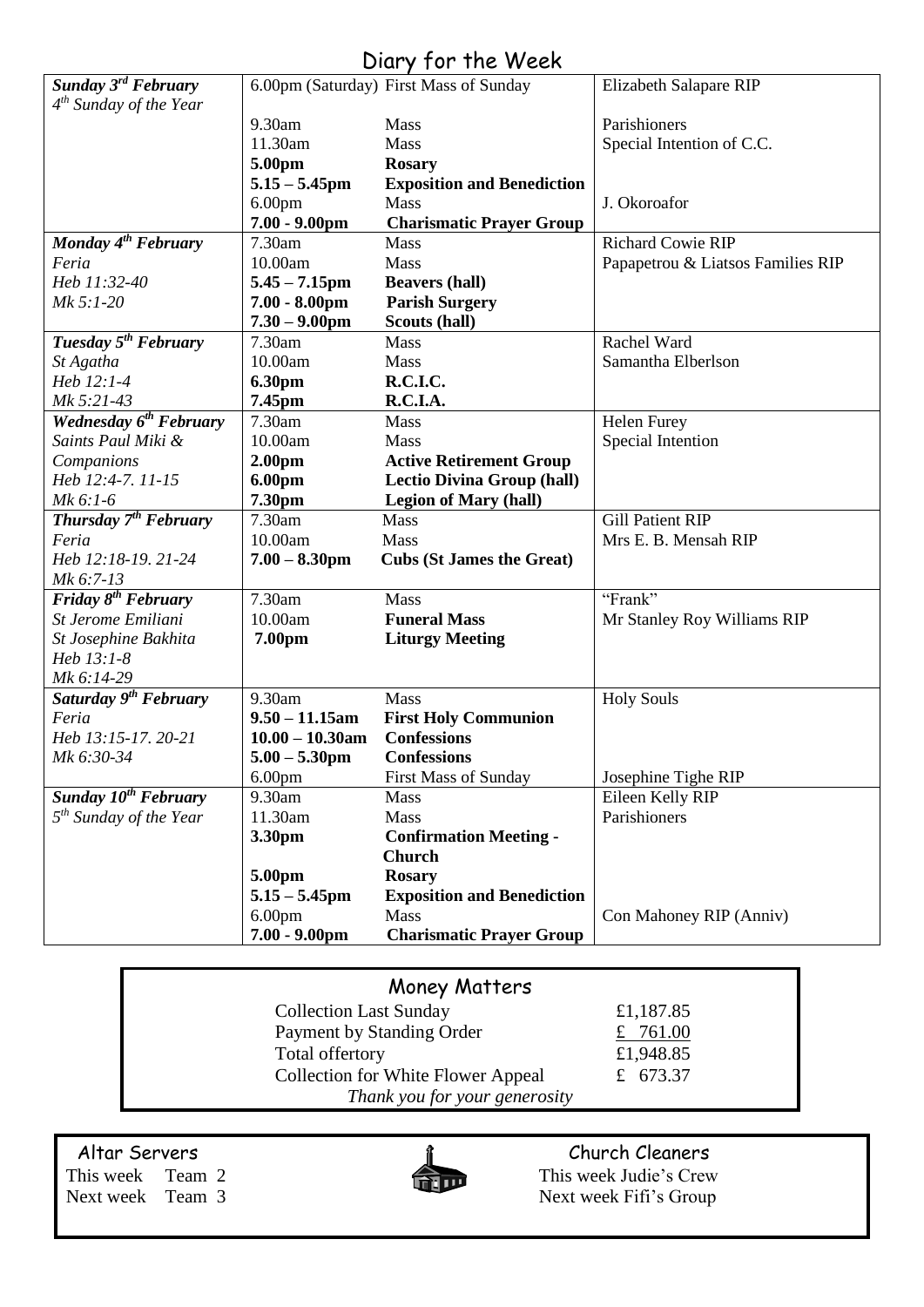### St. Andrew's Parish Notices

#### **CANON FRANCIS MORAN RIP**

It is with great sadness that we have to let you know Canon Francis passed away on Tuesday 29<sup>th</sup> January. Please pray for the repose of the soul of Canon Francis. Our condolences and prayers as a parish go out to his family. May he rest in peace. At present we do not have any further details but will pass this on when we know.

#### **FR DENIS OCAYA**

Fr Denis, who has been here with us over the last two summers, has been involved in a serious motorcycle accident at home in Uganda. He had an operation at the beginning of last week. Please can you pray for him for a full and speedy recovery.

#### **CHRISTMAS CRIB**

Thank you to those who put in all the hard work regarding our Christmas Crib (you know who you are). It was a joy to see and was appreciated by many. The tradition of erecting a Crib was started by St Francis of Assisi because of the fact that many people could not read at that time. He would erect the Crib at the beginning of December and it would be there until the end of February. That tradition is continued in Rome where the Crib in St Peter's Square stays up until that time. Whilst the Church finishes Christmas with Candlemas on  $2<sup>nd</sup>$  February (which is why our Crib stayed up for longer) this marks the light of God coming into the world, the presence of the Crib staying up reminds us that Christ is always in the world after His birth.

#### **FR LEN'S MOTHER**

Many of you will know that Fr Len's mother, Mrs Eileen Mary Tatt RIP, passed away recently. Fr Len would like to thank everyone who has sent him cards and their kind wishes, this has been much appreciated. Fr Len will be away following his mother's funeral for a couple of weeks. Some of you have asked about the funeral details which are: Funeral Mass at 10am on Friday 8<sup>th</sup> February at Christchurch, Eltham High Street, SE9 1TE. If you would like to attend you can travel by train from London Victoria to Eltham.

#### **"FLAME" 2019 TICKETS**

The Southwark Catholic Youth Service have helped with the organisation of the annual "FLAME" day at Wembley Arena on 2<sup>nd</sup> March. This is a day for our young adults to enjoy this amazing celebration of Catholic faith, in a vibrant atmosphere, full of joy, with content presented in a way which resonates for young people. Flame is ideal for young people aged 14+ and people from every Diocese in the country will be represented. We have 20 tickets and hope as many of our young adults as possible can come along. There is no charge but you will have to pay for your train fare and one of our Youth Leaders, Marine Anton and Fr Wilfred will accompany the group. Please can you sign the sign-up sheet on the table just outside of the Priests Sacristy to indicate your interest. The tickets will be on a first come basis. Contact [info@scys.org.uk](mailto:info@scys.org.uk?subject=FLAME%202019) or go to [www.cymfed.org.uk/flame 2019](https://rcsouthwark.us11.list-manage.com/track/click?u=a40ab1a35eac7236d856fe882&id=3967eeb619&e=8fd233ba89) for further info. Please see the poster in the porch for more details.

#### **CONFIRMATION 2019**

To all those who have requested that they receive the Sacrament of Confirmation this year, please make sure that your email request is received no later than Sunday 3<sup>rd</sup> February. Also there is a meeting for our Confirmation candidates and their parents in the Church on Sunday 10<sup>th</sup> February at 3.30pm.

#### **WHITE FLOWER APPEAL LAST WEEKEND**

Gill Gilhooly would like to thank everyone who contributed so generously to our appeal for the protection of unborn children. Your donations will help to make a difference in the campaign to stop the decriminalisation of abortion.

#### **HOME-MADE GREETING CARDS FOR SALE**

There will be a sale of home-made greeting cards after the 9.30am Mass on the first Sunday of each month in aid of our Golden Fundraising Campaign. Please put the date in your diaries and go along to the hall and help support this event.